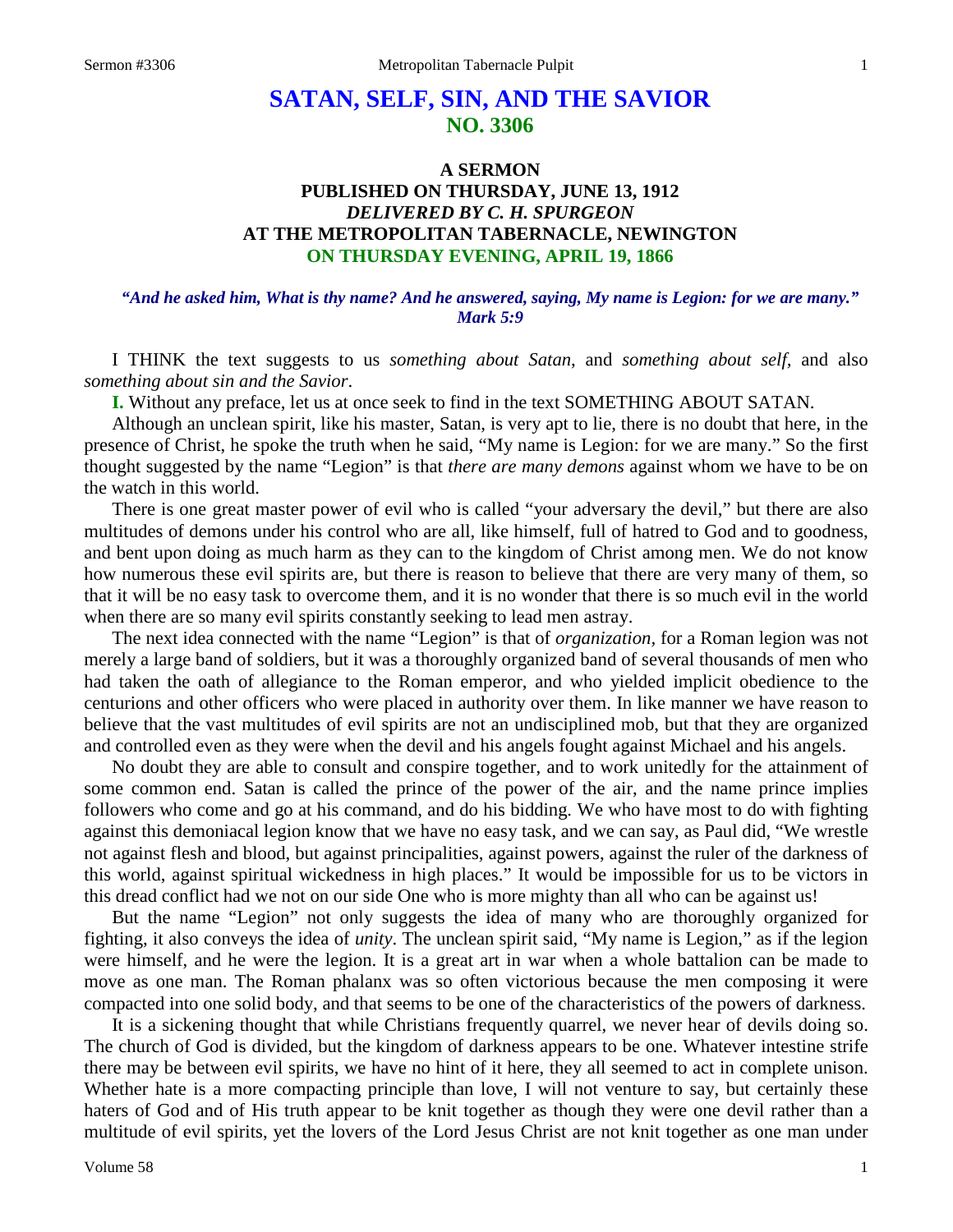His blessed rule. Herein lies the force of the evil one, that his host is so united as to be called a legion, moving forward in absolute union as one great evil power.

As you, beloved, think of this great host all banded together for one purpose, and that purpose your destruction, flying like vast hordes of locusts bent on devastating every place they visit, you must realize that you can never overcome these numerous, organized, united forces of evil by your own unaided strength.

The name "Legion" also suggests a great band of soldiers *marshaled for war,* not a company of people engaged in peaceful avocations, but an armed host marching to battle at their commander's orders. The Roman legionnaires were protected with heavy armor and they carried short sharp swords with which they did terrible execution, when they went forth to war, it was as when a tornado sweeps away the stubble or a fire sets a forest ablaze until it is utterly consumed.

They were mighty men, trained and disciplined for war from their youth up, and Satan and his myrmidons have been for these six thousand years familiar with the art of injuring and ruining men. They are expert in the use of their deadly weapons, they know what arrows in their quiver will find out the joints in your harness, my brother, and what fiery darts will be most effective against you, my sister.

While reading the eighteenth psalm today, I especially noticed what David says in the fifth verse, "The sorrows (the marginal reading is "the cords") of hell compassed me about," as though some infernal powers had cast ropes all around him, and were drawing them ever more tightly hoping to enclose the psalmist in bonds from which he could not extricate himself.

Then he adds, "The snares of death prevented me," as though his enemies, whether men or devils, had laid deadly traps in which they hoped to ensnare him. This is what the evil spirits are constantly doing with regard to you, beloved, and you will be wise if you do what David tells us that he did, "In my distress I called upon the LORD, and cried unto my God: he heard my voice out of His temple, and my cry came before him, even into his ears," and then you too will ere long be able to say with David, "He delivered me from my strong enemy, and from them which hated me: for they were too strong for me."

Further, the name "Legion," is *of historical interest*. I have not time to relate the brave deeds of some of the most noted of the Roman legions, the record of them was cherished by their successors just as the heroic exploits of famous British regiments are kept in memory in our own land today. As you think of the legions of evil spirits that are still doing their wicked master's will, you will see that they have some things in their past history wherein they can glory, though their glory will be turned to shame.

The banners of our soldiers tell of victories won on many a hard fought field, and the first inscription on the black flag of Diabolus is the one word "Eden." If Satan can be capable of any enjoyment, it must be a very sweet morsel for him to roll under his tongue when he thinks of the victory that he gained in paradise, when the whole human race, in the person of its representative, Adam, was so ignominiously overthrown.

It is true that since then, he has had more defeats than victories and that, by this time, he must have had at least many a foretaste of that final bruising of his head which was foretold in the garden, yet he still perseveres in his hopeless task of leading on his condemned legions against the followers of that great King against whom he revolted so long ago.

The indomitable pluck of Satan is a thing which deserves to be imitated by Christians. The only point in which I can hold him up for your admiration is this—desperate as his cause is, he still presses on with it, foiled as he has been ten thousand times, he is still ready for the fray. Oh, that we had half as much holy courage as he has of unholy impudence, that we might face our foes as boldly as he faces his! With such a blessed cause as our Master's is, oh, that we had valor worthy of it!

So, Christian, I bid you again to look at your great adversary, that you may realize how stern is the conflict in which you are engaged. You are often afraid of Satan, but he is never afraid of you. If you turn your back in the day of battle, it is not likely that he will turn his. If you are to come off more than conqueror in this lifelong fight, you must be no mere featherbed soldier. If you have only the name of a Christian, and not the nature of a Christian, defeat must certainly await you. Count the cost of this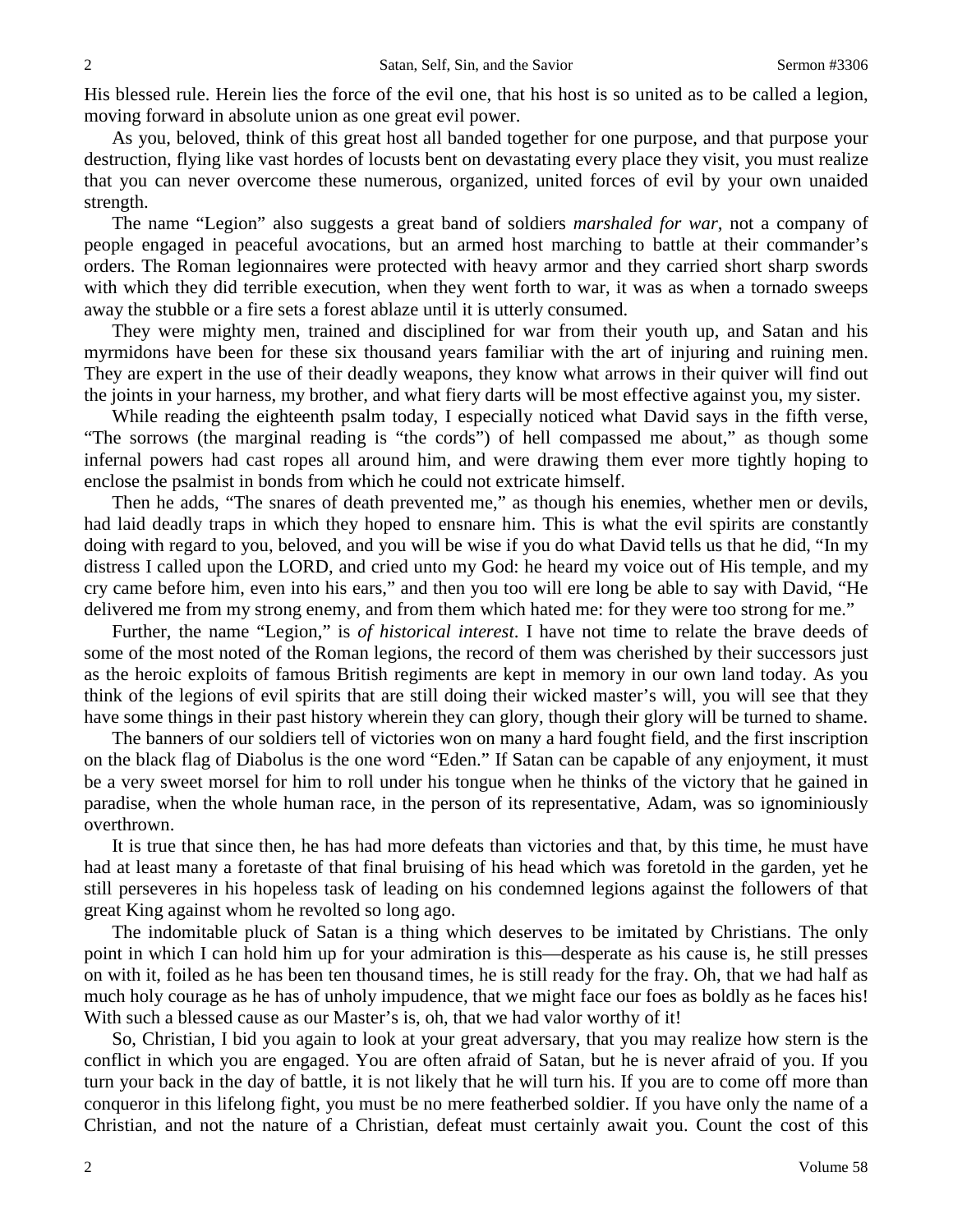campaign before you commence it, see whether your force of one thousand is likely to prevail against your adversary's hundred thousand, and then, as you realize your own insufficiency, cry to the Strong for strength, rely upon your almighty Ally, and in His might go forth to this holy war rejoicing in the assurance that "the God of peace shall bruise Satan under your feet shortly."

**II.** Now, turning from that part of the subject, let us next find here SOMETHING ABOUT SELF.

I believe there are some persons in this congregation who are in a measure desirous of salvation, yet they despair of ever being able to attain to it. We generally have some in these seats who are anxious about their eternal safety, but who fear that they never can be saved—their sins are too many, their infirmities too great, their temptations too strong, and the circumstances in which they are placed too unfavorable. They conclude that while other sinners may be saved, there is no hope for them.

Let us see how the case of this poor demoniac resembles theirs. Someone has said that his answer to Christ's question was, first, the proud opposition of a heart that wanted an argument for resistance to Christ, and secondly, the mournful complaint of a being conscious of its miserable condition. In each case it may be instructive to some here.

First, there was *much pride* in the answer, "Legion, for we are many," and there is much pride also in those sinners who despair of being saved because of the greatness of their sin. When men are resolved not to part with their sins, they generally use one of these two arguments, they either say, "Our sins are so great that we know we shall never get to heaven, so we may as well keep on sinning," or else, "We can turn from sin whenever we please, repentance is such a simple matter that we can attend to it at any time, so we will put it off as long as we can."

These are quite opposite extremes, but the exchange from the one to the other can be made very rapidly. If a man needs an excuse for clinging to his sin, he can always find one, and any lie will satisfy the soul that is resolved not to be saved.

Suppose, my friend, you were suffering from some deadly disease which a noted physician offered to cure, but you were unwilling to take his medicine, your foolish heart might suggest to you two reasons for not taking it. The first would be, "My case is so desperate that no medicine can do me any good," and the other would be, "The medicine is so potent that if I take it in a year's time, when I am much worse than I am now, it will still cure me." Neither of these would be a valid reason for not taking the medicine at once, and if a man died through refusing to take it, a verdict of *felo de se* would be perfectly justifiable.

There are multitudes of souls who are lost because they do not believe that Christ can save them, and on the other hand, probably there are quite as many lost because they think it is such an easy thing to be saved that it can be settled any time that they please. I do implore you, dear friends, not to use any argument for refusing Christ. Why should you argue yourselves into eternal ruin? Have you not some better use to which to put your wits than to reason on Satan's side to your own destruction?

Rather, accept the testimony of God's Word that your sins, even though they may be a legion, or more than that, are not too many to be forgiven, believe that there is efficacy in the precious blood of Jesus to make you whiter than snow, and that He is "mighty to save" even you, for "He is able to save them to the uttermost that come unto God by Him, seeing He ever liveth to make intercession for them." If you are possessed by a legion of demons, trust in Him whose almighty arm can overthrow the whole of them.

This name "Legion" also suggests to us *the mournful utterance of self-consciousness sorrowing over its sin*. Surely in this congregation there are some who are saying, "Alas, our sins are many, and they have brought us into a most pitiful plight! We have not only withered hands, but we have lame feet, we have blind eyes, we have deaf ears, and worst of all, a heart that is dead as the stones of the street. From the soles of our feet to the crown of our head there is no soundness in us, but wounds, and bruises, and putrefying sores."

My dear friends, if you truthfully utter that sorrowful lament, I am glad to hear it, and whether you know it or not, that state of things is really a reason why God is likely to save you. Let me remind you of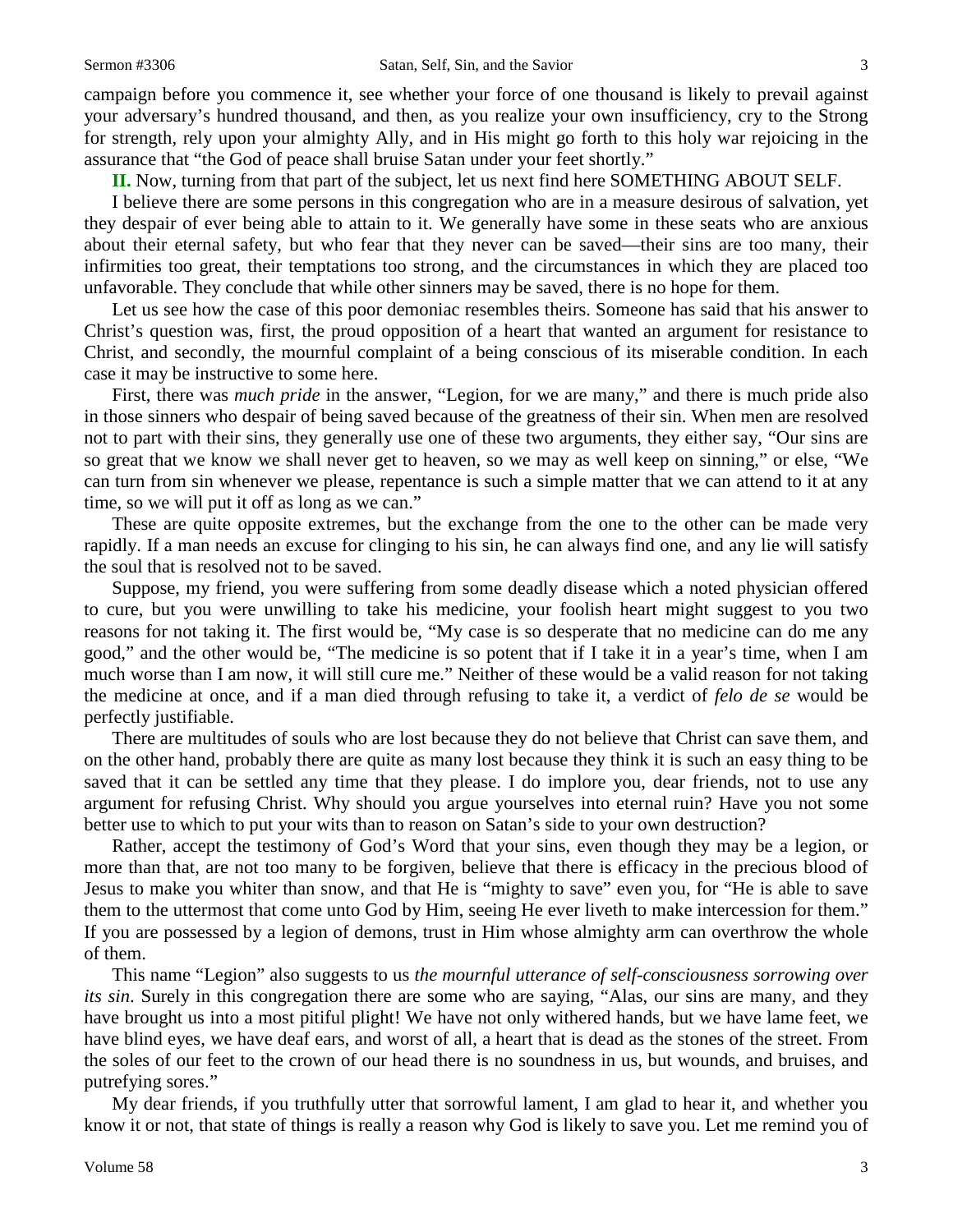some of the arguments that we find in the Word of God. There is one in the eighteenth psalm to which I referred you just now, David says of the Lord, "He delivered me from my strong enemy, and from them which hated me: for they were too strong for me." He was unable to cope with his adversaries, so he trusted the Lord to deliver him, and He did so.

There is a similar argument concerning the stone that covered the Savior's sepulcher. The women said, "Who shall roll us away the stone from the door of the sepulcher? And when they looked, they saw that the stone was rolled away: for"—for what?—"for it was very great." If it had not been very great, they might have rolled it away themselves, but as it was too heavy for them to move, the angel rolled it away for them.

David is a great master of this kind of argument. In Psalm 25:11, he prays, "For thy name's sake, O LORD, pardon mine iniquity; for it is great." That seems a strange plea to urge, yet it is one that prevails with God. If I plead to be pardoned because I am not a great sinner, I am legal and carnal, but if I plead to be pardoned because I am such a great sinner, I am moved by an evangelical motive, and there is room for the display of divine grace to one who confesses his need of it.

This is like the poor sufferer who cries out to the doctor, "O sir, do attend to me, for mine is a desperate case!" or like the beggar in the street who pleads, "Give me help, for I am starving." You must use your need, and the greatness of your need, as an argument with the Lord. There are some whom I know here who would almost give their eyes if they could only feel their sin as much as you do, they want to be troubled more about it, they want to despair more over it.

Well, they are foolish, and so are you, they are foolish in desiring to despair more, and you are foolish in wishing that you did not despair as much. You should, all of you, give up looking to yourselves, and go to Jesus just as you are, and trust to Him to save you.

**III.** Now I come to the last point, SOMETHING ABOUT OUR SINS AND OUR SAVIOR.

Our sins are very much like Satan, they are his children, and they are very much like their father. *Our sins may rightly be called legion,* oh, how many they are! I cannot count them, they are more in number than the sands of the sea or the stars of the sky. Yet, while they are so many, I may also say of them that they are one, for there is a dreadful unity about our sin. One sin very seldom checks another, it sometimes does, but more frequently one sin incites another.

I have heard it said that some men would be mean if they were not proud, but I have seen people who have been very proud and also very mean. I have known some who have been very bad-tempered, but it was said that they would not display their temper in certain places because they feared they would be losers by doing so, only it was added that they indulged themselves all the more freely in other directions, and so made up for their selfish self-restraint.

Except in such ways as these, I do not think that one sin is a check upon another, but on the other hand, one sin very often leads to others. If you turn one devil out at the front door, he often comes in again at the back, and brings with him ten other devils worse than himself. You must have proved how easy it is to get rid of one vice only to fall into another. Did you never pray with all your heart against sloth, and then feel proud to think how busy you were getting? Then, when you got rid of your pride, you found that despondency was following close behind, and when you had fought against despondency, and overcome it, there was presumption pressing to the front.

So will you find it till your dying day, but I trust that you will also find that though your sins are so many, and though there is a terrible unity about them by which they work together to ruin you, your experience will be like David's, so that you will be able to say, "They were too strong for me, but the LORD delivered me."

That brings me to my last point, which is this, *the Lord Jesus Christ can as easily cast out a legion of sins as He can cast out one*. If I had only committed one sin in the whole of my life, I should have needed an omnipotent Savior to put away that one sin by the sacrifice of Himself, and if I could have committed all the sins that have ever been committed by all the sinners in the whole world, I should not have needed any greater Savior than I have now. If I had only one disposition towards evil, one vice that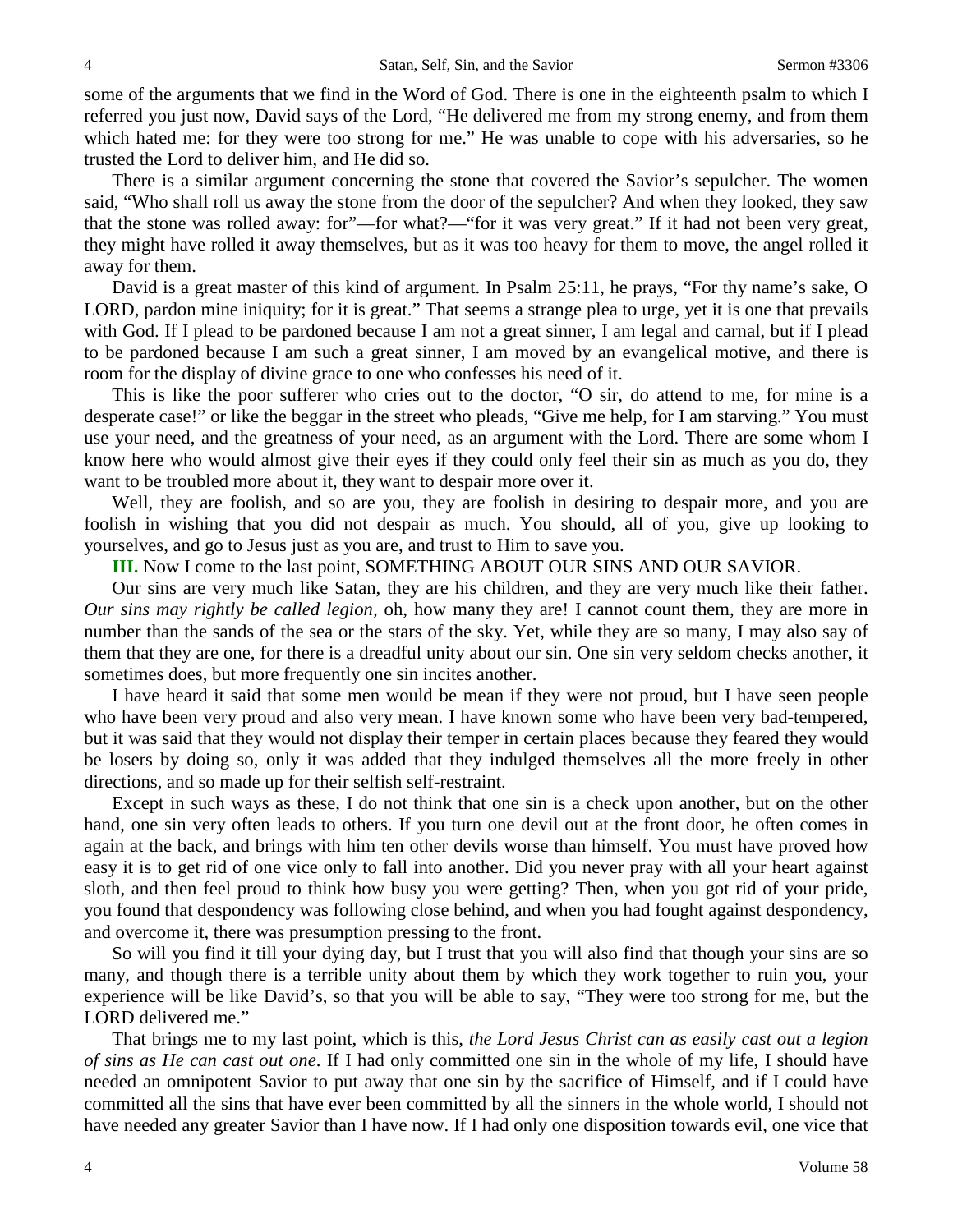needed to be overcome, or one evil tendency that had to be counteracted, I should need the almighty power of the ever-blessed Spirit to accomplish the task, and if my heart is a cage full of unclean birds, that same Holy Spirit can drive them all out. When the Lord comes into the field of battle, we need not trouble about counting the numbers of the enemy, for He is the Lord of hosts, and He is in Himself mightier than all who can be gathered against Him, and He can overthrow all the forces of evil as easily as Jesus Christ cast the legion of devils out of that poor demoniac.

Perhaps some of you are just now in great trouble because of your inward corruptions, it may be that you have lately had such a sight of them as you have never before had in all your lives. Well, dear friends, this may humble you, but I pray that you will not let it cause you to dishonor the Lord Jesus Christ. Never forget that the King of kings is still reigning supreme over all the powers of darkness. Satan may rage and rave in his great wrath, but there is a bit in his mouth and a bridle on his jaws, and he can be controlled and restrained just as the Lord pleases.

He who rules the roaring billows and rides upon the wings of the wind can make all the forces of evil subservient to His will. Even when the devil is permitted to attack the children of God, there is always a limit set beyond which he cannot go, as there was in the case of Job. To my mind, the poor patriarch sitting down among the ashes, smitten with sore boils from the sole of his foot to the crown of his head, and yet resignedly saying to his wife, "Shall we receive good at the hand of God, and shall we not receive evil?" is a much nobler being than Satan reigning among the fiends of the pit.

Job might have laughed Satan to scorn as messenger after messenger came to tell him that his oxen and asses were stolen and his servants slain by the Sabeans, that his sheep had been burned up by lightning, that his camels had been carried away by the Chaldeans, and last and worst of all, that his children had been killed by the great wind from the wilderness that smote the four corners of the house where they were eating and drinking, and I think that was what Job practically did when, with sublime resignation, he said, "The LORD gave, and the LORD hath taken away; blessed be the name of the LORD." How glorious was the Patriarch's victory when he had been still further tried, yet was able to utter that grand declaration of his faith in God, "Though He slay me, yet will I trust in Him"!

But how much more glorious was the victory of the man Christ Jesus over His great adversary and ours! When "Jesus of Nazareth, the King of the Jews," was nailed to the cross, Satan thought that he had won the day. The old serpent had stung Him to death, vainly imagining that all was over with Him. I think I see the arch-fiend gloating over the awful agonies of the dying Savior, and maliciously taunting Him as He hung there apparently forsaken by God and man. "Ah!" says he, "Seed of the woman, I have indeed bruised Thy heel. I have made men reject Thee and put Thee to death, I have vexed and tormented Thee, I have scorned and scouted Thee, and Thou hast not a word to say for Thyself, and now Thy soul must soon depart out of Thy body."

Yet as the devil was still pouring out his vainglorious boasts and taunts, with a mighty voice, the expiring Savior cried, "It is finished," and in that moment His soul sprang upon the enemy, and utterly routed him forever. "Thou hast conquered, O Galilean!" is said to have been the dying cry of Julian the apostate, and Satan might have said the same, for when Jesus nailed to His cross the handwriting that was against us, "having spoiled principalities and powers, he made a show of them openly, triumphing over them in himself," for that is the marginal reading of Colossians 2:15 and therefore, with Dr. Watts—

> *"I sing my Savior's wondrous death; He conquer'd when He fell: 'Tis finish'd!' said His dying breath, And shook the gates of hell.*

*His cross a sure foundation laid For glory and renown, When through the regions of the dead He pass'd to reach the crown"*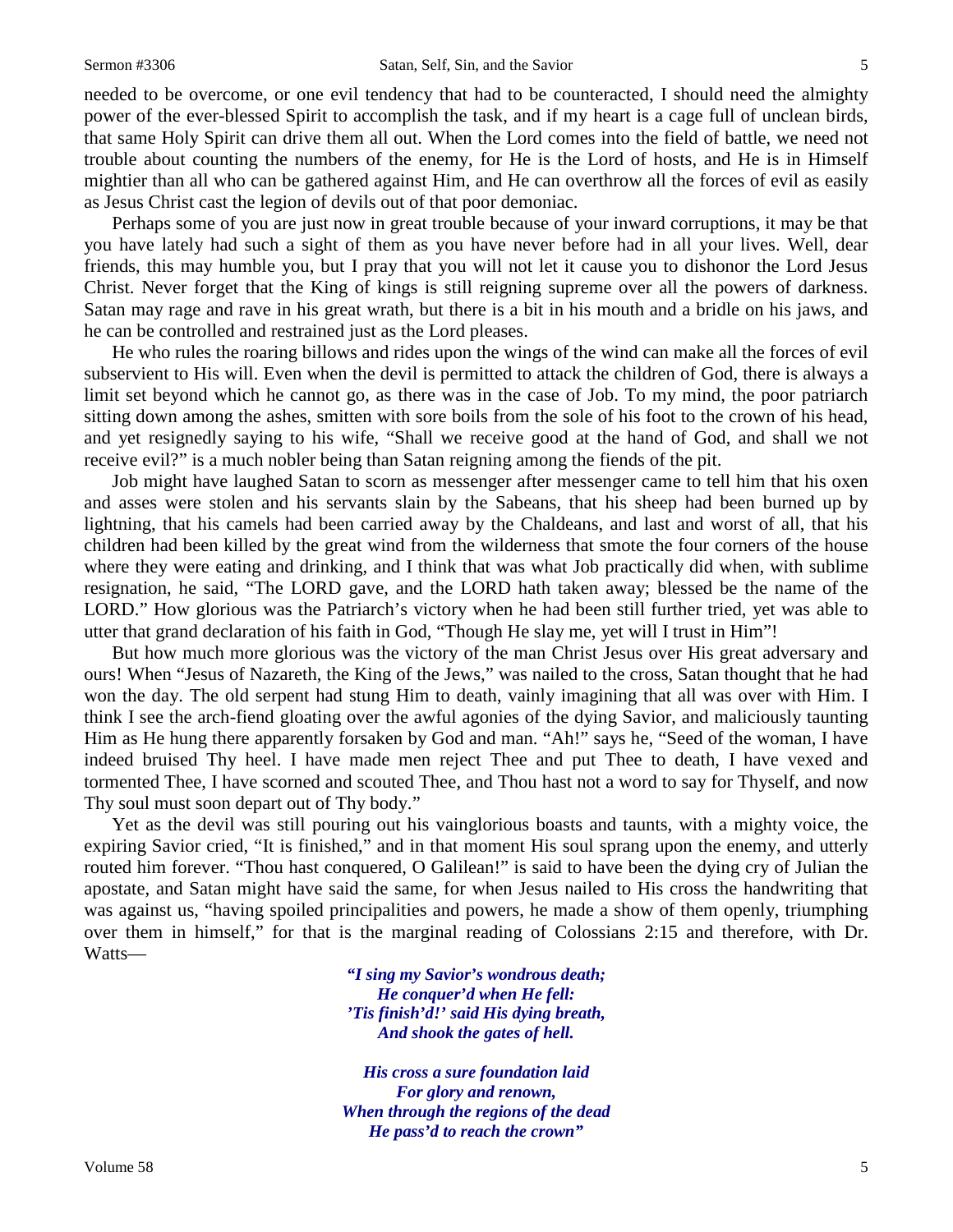Yes, Jesus triumphed in the very hour that looked like the time of His defeat, so praise Him, ye bright spirits before the throne, and imitate Him, ye saints still here below, for**—**

> *"As surely as He overcame, And triumph'd once for you, So surely you that love His name Shall triumph in Him too,"—*

even though your foes are named Legion, for they are many. God bless you, for Jesus' sake! Amen.

#### **EXPOSITION BY C. H. SPURGEON**

### *MARK 5*

**Verses 1-5.** *And they came over unto the other side of the sea, into the country of the Gadarenes. And when he was come out of the ship, immediately there met him out of the tombs a man with an unclean spirit, who had his dwelling among the tombs; and no man could bind him, no, not with chains: because that he had been often bound with fetters and chains, and the chains had been plucked asunder by him, and the fetters broken in pieces: neither could any man tame him. And always, night and day, he was in the mountains, and in the tombs, crying, and cutting himself with stones.*

What a pitiful object this poor creature must have been—a terror to the whole region! So far as man was concerned, he was in an utterly hopeless condition, yet there was hope for him, for Jesus had crossed the sea apparently with the special purpose of healing him. Our Savior had proved His power over the winds and waves, and He was about to show that demons were equally subject to His control.

**6-7.** *But when he saw Jesus afar off, he ran and worshipped him, and cried with a loud voice, and said, What have I to do with thee, Jesus, thou Son of the most high God? I adjure thee by God, that thou torment me not.* [See sermon #2966, Resistance to Salvation].

The voice was the voice of the man, but the devil so completely dominated the whole of his being that he could only speak as the unclean spirit directed him.

**8.** *For he said unto him, Come out of the man, thou unclean spirit.*

So that the demon's adjuration was an answer to the Lord's command, "Come out of the man, thou unclean spirit."

**9-13.** *And he asked him, What is thy name? And he answered, saying, My name is Legion: for we are many. And he besought him much that he would not send them away out of the country. Now there was there nigh unto the mountains a great herd of swine feeding. And all the devils besought him, saying, Send us into the swine, that we may enter into them. And forthwith Jesus gave them leave. And the unclean spirits went out, and entered into the swine: and the herd ran violently down a steep place into the sea, (they were about two thousand;) and were choked in the sea.*

It is clear from this narrative that the demons knew that Jesus was the Son of the most high God, and that He had absolute power to do with them whatever He pleased. It is also clear that they believed in prayer, and that they were all agreed in their supplication to him, and it is significant that Jesus granted their request, "Send us into the swine, that we may enter into them." There was a certain congruity in the unclean spirits entering into the unclean animals, so, "forthwith Jesus gave them leave."

**14-16.** *And they that fed the swine fled, and told it in the city, and in the country. And they went out to see what it was that was done. And they come to Jesus, and see him that was possessed with the devil, and had the legion, sitting, and clothed, and in his right mind: and they were afraid.*

What a wonderful sight that was for them to see! Yet they need not have been afraid; they ought rather to have rejoiced to see the poor demoniac "sitting, and clothed, and in his right mind."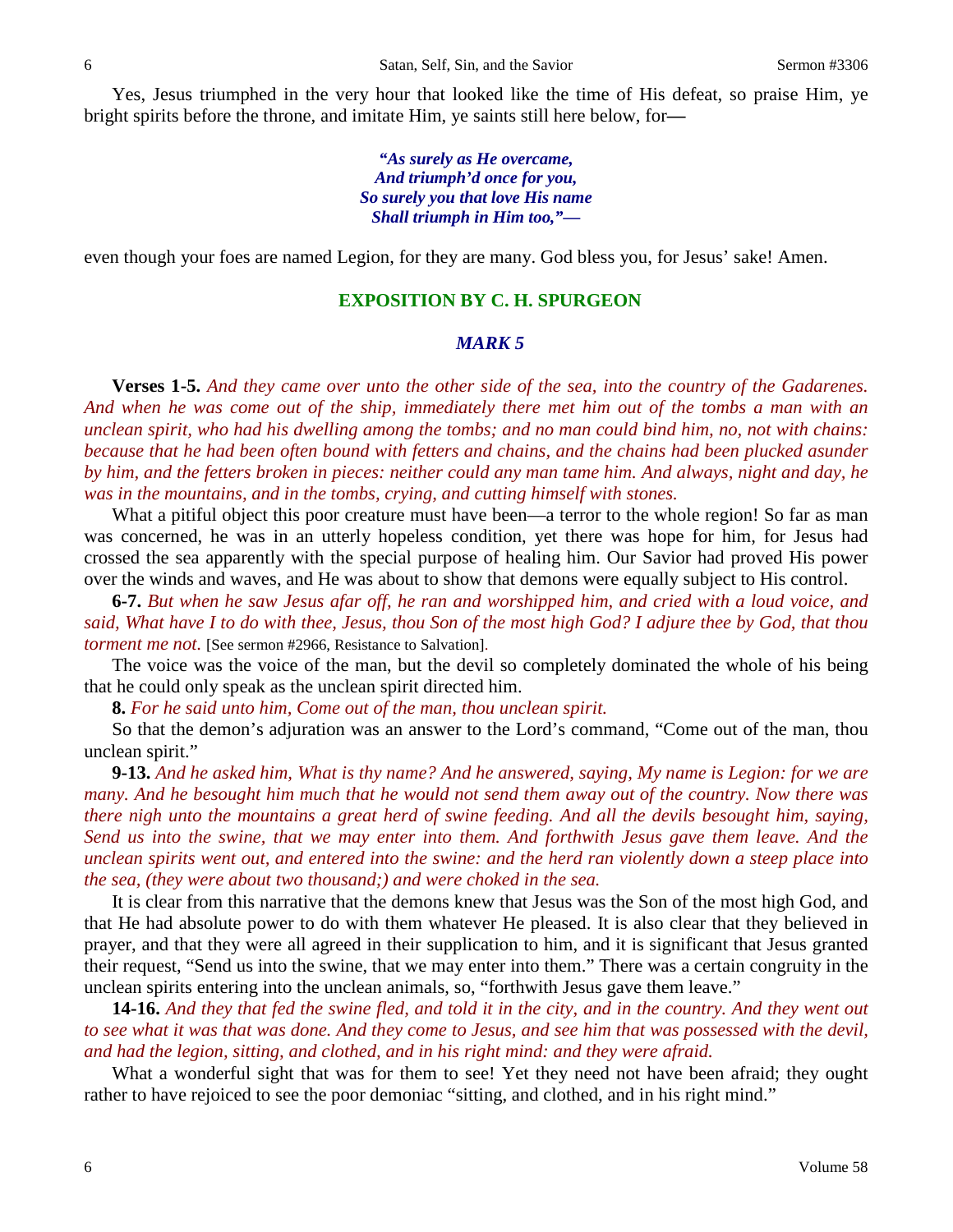**16-17.** *And they that saw it told them how it befell to him that was possessed with the devil, and also concerning the swine. And they began to pray him to depart out of their coasts.*

Here is a second prayer in which many united, a very foolish and wicked prayer, yet the Savior did as these people wished. He would not force His company upon those who wanted Him to go, so He at once turned His face to the ship that He might "depart out of their coasts."

**18-19.** *And when he was come into the ship, he that had been possessed with the devil prayed him that he might be with him. Howbeit Jesus suffered him not, but saith to him, go home to thy friends, and tell them how great things the Lord hath done for thee, and hath had compassion on thee.* [See sermon #2262, Christ's Curate in Decapolis].

This is the third prayer in this chapter, not like the two previous ones, the petition of many who were not Christ's followers, it was the earnest supplication of one who was so grateful for what Jesus had done for him, that he longed to be always with Him. Yet it was not granted, because Jesus saw that the man could serve Him better by bearing testimony among those who knew him to the great things the Lord had done for him.

**20.** *And he departed, and began to publish in Decapolis how great things Jesus had done for him: and all men did marvel.*

His testimony not only made men marvel, but it helped to prepare the people to welcome the Savior when He returned to that region.

**21.** *And when Jesus was passed over again by ship unto the other side, many people gathered unto him: and he was nigh unto the sea.*

How many missionary voyages Jesus made, sometimes to one side of the sea, sometimes to the other side! What an example of holy diligence He is to us! So long as He lived here below, He never ceased to labor for He never ceased to love.

**22.** *And, behold, there cometh one of the rulers of the synagogue, Jairus by name; and when he saw him, he fell at his feet,—*

It was an unusual thing for a ruler of the synagogue to be at the feet of Jesus, yet that is the best place for us all. If God has placed any of you in an eminent position, it will well become you to fall at the feet of Jesus as Jairus did. There is no place more suitable, no place more honorable, no place more profitable, than at the feet of Jesus.

What brought Jairus there? It was his great necessity, and that is what will bring us there, a sense of our great need.

**23.** *And besought him greatly, saying, My little daughter lieth at the point of death: I pray thee, come and lay thy hands on her, that she may be healed; and she shall live.*

This was great faith, yet it was also little faith, for he limits Christ's power to His bodily presence, and he stipulates about the way in which the cure is to be wrought, "I pray thee, come and lay thy hands on her, that she may be healed." Yet we never like to criticize faith, there is so little of it, and it is so precious a thing that we are glad to see it anywhere, and especially in a ruler of the synagogue. Oh, that we all prayed thus for our little daughters and our little sons, "Lord, come and lay thy hands on them! There is sin in them, and sin means spiritual death, come and lay thy hands on them, that they may be healed, and live for ever."

**24.** *And Jesus went with him;*

He will always regard true prayer, if we can believe, Jesus will come.

**24-25.** *And much people followed him, and thronged him. And a certain woman—*

There were many in the throng around Jesus who did not touch Him, and there were many who touched Him, but not as she did, so she is singled out from the crowd, "A certain woman,"—

**25-28.** *Which had an issue of blood twelve years, and had suffered many things of many physicians, and had spent all that she had, and was nothing bettered, but rather grew worse. When she had heard of Jesus, came in the press behind, and touched his garment. For she said, If I may touch but his clothes, I shall be whole.* [See sermons #827, The Faculty Baffled—The Great Physician Successful and #1382, The Touch]*.*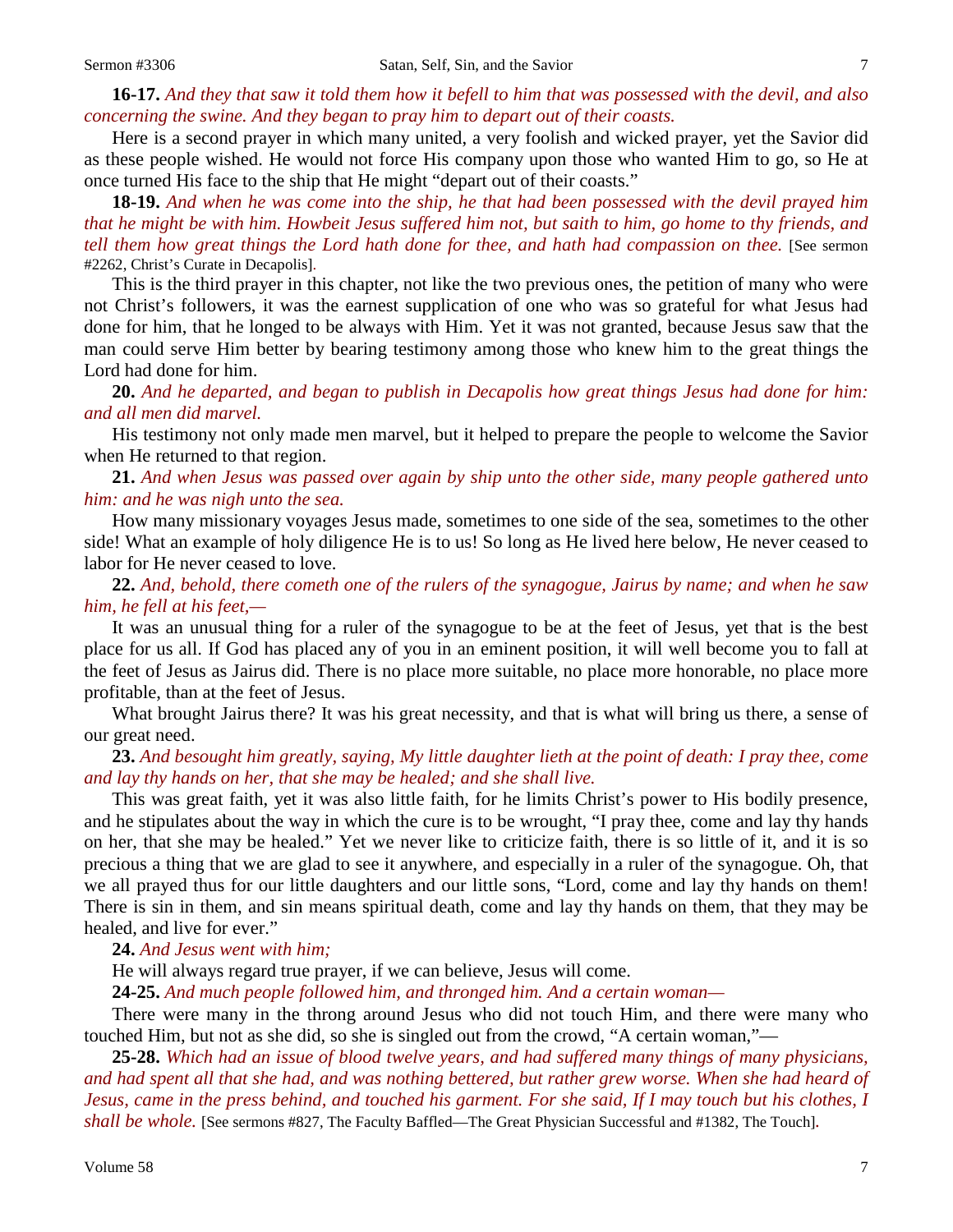Was this woman sent, do you think, to encourage the faith of Jairus? It has been well said that the child of Jairus had been twelve years living, but this woman had been twelve years dying, so, if Christ could heal the woman who had been twelve years dying, He could raise the child who had been twelve years living. It is significant that there should have been this equalization of the number of years in the two cases. Although Jairus seemed strong in faith, he was not really so. He put the best side of his faith forward, while this woman, who was strong in faith, yet coming behind Christ, and touching Him as it were by stealth, put the worst side of her faith forward. We have known this to be the case in others, some who seem to be strong in faith are none too strong, and some who seem to be very weak in faith are much stronger than they seem.

**29-31.** *And straightway the fountain of her blood was dried up; and she felt in her body that she was healed of that plague. And Jesus, immediately knowing in himself that virtue had gone out of him, turned him about in the press, and said, Who touched my clothes? And his disciples said unto him, Thou seest the multitude thronging thee, and sayest thou, Who touched me?*

They spoke too fast, as we also sometimes do, it would have been well if they had said nothing which looked like questioning their Master's word.

**32-33.** *And he looked round about to see her that had done this thing. But the woman fearing and trembling, knowing what was done in her, came and fell down before him, and told him all the truth.* [See sermon #514, Tell it All]*.*

The miracle had been wrought in her, yet she was fearing and trembling because she perceived the imperfection of her way of approaching the Savior. Probably, after we are saved, we see more of our mistakes than we did before, and when the blessing really comes to us, we begin to be anxious lest we should lose Christ because of some misapprehension in our way of finding Him. The woman "fell down before him, and told him all the truth."

**34.** *And he said unto her, Daughter,—*

This was a very unusual way for Christ to speak to a woman, so careful was He in His speech, but then she was a very exceptional woman, "Daughter,"—

**34-35.** *Thy faith hath made thee whole; go in peace, and be whole of thy plague. While he yet spake, there came from the ruler of the synagogue's house certain which said, Thy daughter is dead: why troublest thou the Master any further?*

This ruler of the synagogue was on the brink of getting the blessing he sought, and then the very worst news comes to him. It may be that just now some of you have seemed to receive the sentence of death to all your hopes, yet you are on the very verge of getting the blessing. It is often so, just when the devil knows that the blessing is near, he struggles the hardest with the soul that is seeking it. Do not be cast down if that sentence of death comes to you, but still believe.

**36-39.** *As soon as Jesus heard the word that was spoken, he saith unto the ruler of the synagogue, Be not afraid, only believe. And he suffered no man to follow him, save Peter, and James, and John the brother of James. And he cometh to the house of the ruler of the synagogue, and seeth the tumult, and them that wept and wailed greatly. And when he was come in, he saith unto them, Why make ye this ado, and weep? the damsel is not dead, but sleepeth.*

Jesus knew what He was about to do, and speaking with the knowledge of the miracle He was about to perform, He said, "The damsel is not dead but sleepeth." A charlatan, who wanted to make himself famous, and in order to increase the *eclat* of the miracle, would have said, "The damsel is really dead," but the Savior, in His infinite modesty of heart, puts it thus, "The damsel is not dead, but sleepeth."

**40.** *And they laughed him to scorn.*

Can you picture the scene? These people, who had been hired to weep and wail, had not much of the spirit of mourning in them, for they laughed directly and derisively, they turned upon the mighty Master of life and death, and "laughed him to scorn."

**40.** *But when he had put them all out,—*